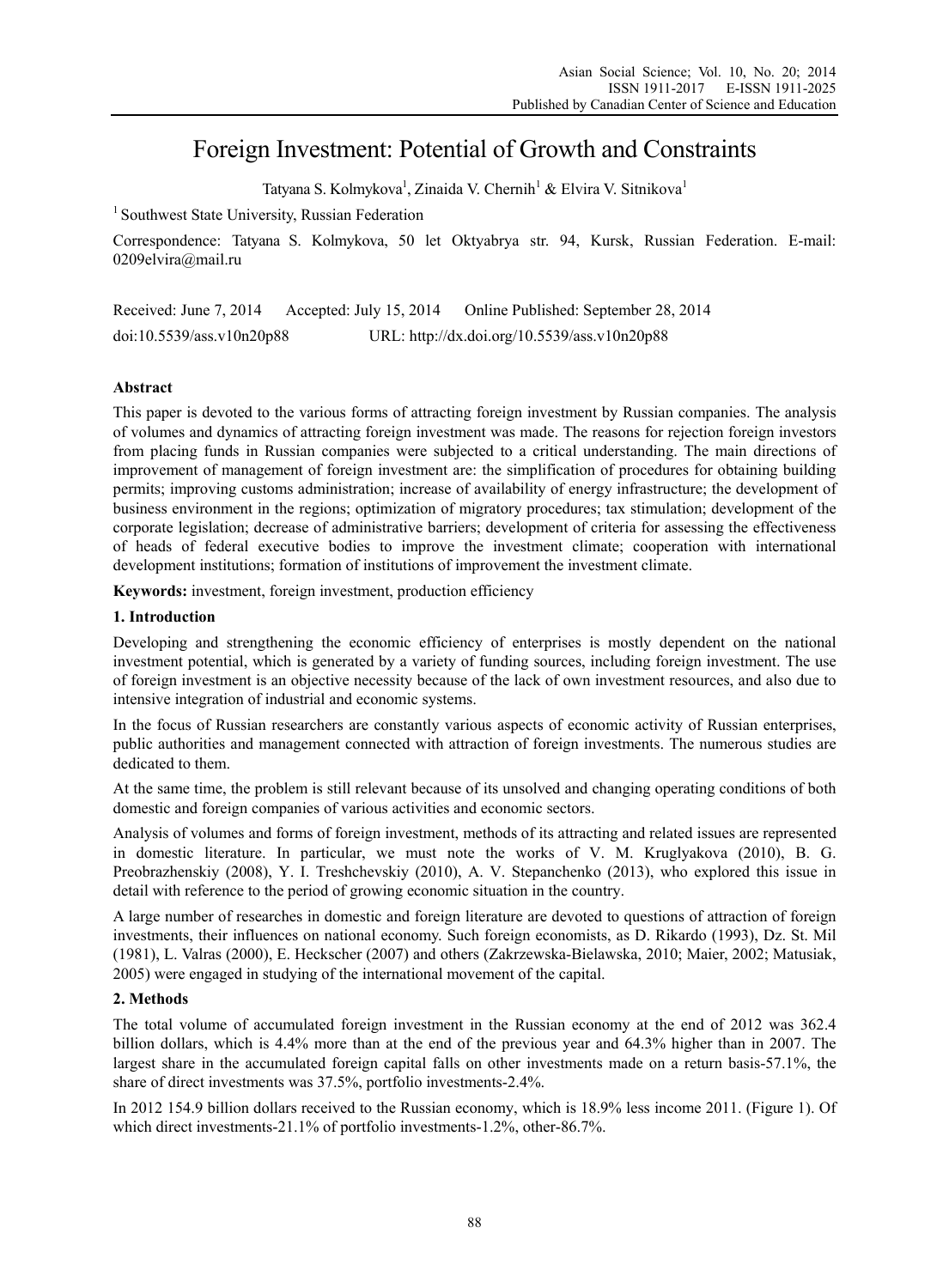

Figure 1. Foreign investments in the fixed capital of Russian organizations, billion dollars

The decrease of foreign investments was noted in total investment (Figure 2). This dynamic is retained even with the elimination of the negative effects of the global financial crisis of 2007-2008.



Figure 2. The structure of investments in Russian economy, %

According to the survey Merril Lynch, conducted among managers of international investment funds, Russia has ranked first place of investment attractiveness of the BRICS countries.

In 2013 Russia takes 112 places on the ease of doing business according to the research by Doing Business, compiled annually by the World Bank, and evaluating business conditions in 189 countries (Table 1).

| Countries     | 2009 | 2010 | 2011 | 2012 | 2013         |
|---------------|------|------|------|------|--------------|
| Belarus       | 85   | 64   | 91   | 60   | 58 $(2)$ ↑   |
| <b>Brazil</b> | 125  | 124  | 120  | 128  | $132(0)$ -   |
| India         | 122  | 135  | 139  | 132  | 130 $(2)$    |
| Kazakhstan    | 70   | 74   | 58   | 56   | 49 $(7)$ ↑   |
| China         | 83   | 78   | 87   | 91   | $91(0)$ -    |
| Russia        | 120  | 116  | 124  | 118  | 112 $(6)$ ↑  |
| Ukraine       | 145  | 147  | 149  | 152  | 137 $(15)$ ↑ |

```
Table 1. Doing business rating
```
Rating is based on indicators in 11 areas of business regulation.

In 2013, the improvement of the investment climate was achieved by simplifying the procedures in the field of construction and migration policy, a significant reduction of the cost of connecting new investment projects to the electricity grid, engineering and communication infrastructure. There have been passed laws aimed to improve customs administration and to liberalize the control of foreign investment and criminal law in the economic sphere. Russian Ministry of Economic Development has launched the mechanism of creation the institution of investment at the federal and regional levels. There was an increase in investments of international development institutions in priority for the Russian side economic industries and other.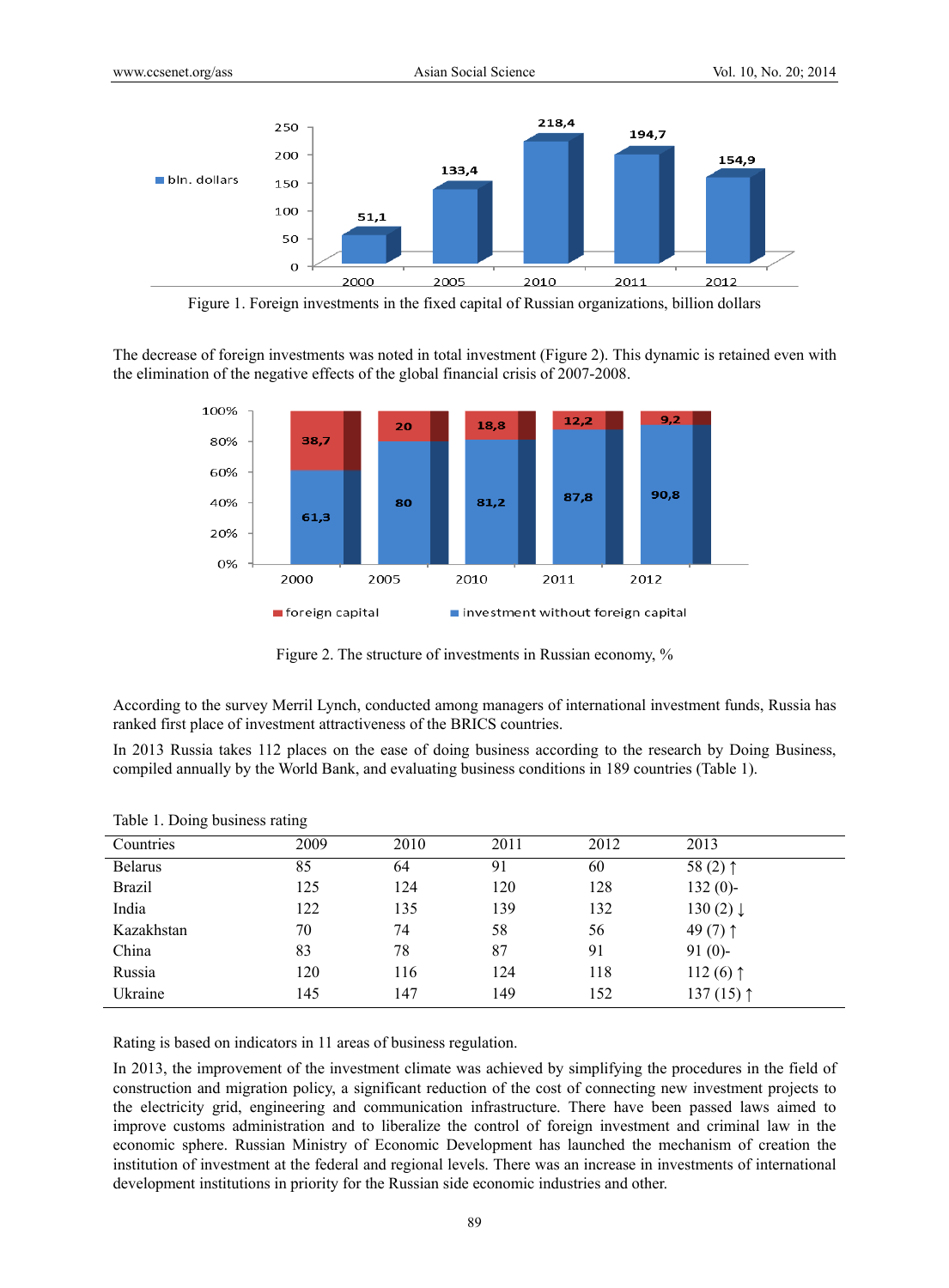Russia has moved up 12 positions in the rating of Doing Business (from 124 places in 2010 to 112 place in 2013) by the activation of the investment policy and has become among the 25 countries of progress in improving the investment climate (Table 2).

|  | Table 2. Dynamic of indicators doing business rating |  |  |
|--|------------------------------------------------------|--|--|

| <b>Components Doing Business rating</b>     | 2012 | 2013                                      |
|---------------------------------------------|------|-------------------------------------------|
| Enforcing contracts                         | 12   | 11 $(1)$ <sup><math>\uparrow</math></sup> |
| Property registration                       | 45   | 46 $(1)$                                  |
| Construction permits                        | 180  | 178 $(2)$ ↑                               |
| Resolution insolvency                       | 61   | 53 $(8)$ ↑                                |
| Taxation                                    | 94   | 64 $(30)$ ↑                               |
| Enterprises registration                    | 105  | $101(4)$ ↑                                |
| Crediting                                   | 97   | 104 $(7)$                                 |
| Investor protection                         | 114  | 117 $(3)$                                 |
| International trade                         | 161  | 162 $(1)$                                 |
| Connection to the electricity supply system | 184  | $184(0)$ -                                |

Foreign investors prefer not risky strategies and focus investments on the following areas of the economy: mineral extraction; transport and communications; manufacturing; wholesale and retail trade; real estate transactions. It accounts for over 50% of all investments (Table 3).

| $2005$ r.                                                                                                           |       | $2012$ r.                                                                                                           |               |
|---------------------------------------------------------------------------------------------------------------------|-------|---------------------------------------------------------------------------------------------------------------------|---------------|
| Type of economic activity                                                                                           | $\%$  | Type of economic activity                                                                                           | $\frac{0}{0}$ |
| Transport and communications                                                                                        | 20,25 | Production of fuel and energy minerals                                                                              | 21,71         |
| Production of fuel and energy minerals                                                                              | 15,79 | Transport and communications                                                                                        | 12,47         |
| Metallurgical production                                                                                            | 12,94 | Metallurgical production                                                                                            | 8,26          |
| Manufacture of food products, beverages and<br>tobacco                                                              | 6,42  | Real estate operations, renting and services                                                                        | 7,88          |
| Real estate operations, renting and services                                                                        | 6,41  | Production and distribution of electricity, gas<br>and water                                                        | 7,55          |
| Production and distribution of electricity, gas<br>and water                                                        | 5,51  | Wholesale and retail trade; repair of vehicles,<br>motorcycles and personal and household<br>goods for personal use | 6.60          |
| Wholesale and retail trade; repair of vehicles,<br>motorcycles and personal and household<br>goods for personal use | 5.04  | Manufacture of food products, beverages and<br>tobacco                                                              | 3,70          |
| Constructing                                                                                                        | 2,09  | Constructing                                                                                                        | 3.73          |

Table 3. Priority economic activities for foreign investors

In 2012 the main countries-investors were-Cyprus, Netherlands, Luxembourg, Germany, China, United Kingdom, Virgin Islands (British), Ireland, Japan, France. These countries account for 85% of total accumulated foreign investment (FSSS, 1999-2014; MEDRF, 2013).

## **3. Results**

Attraction of foreign investments is carried by Russian enterprises-recipients in various ways. The main of them are: credits of foreign banks, commercial credits by the state guarantees, related credits (export financing), issue and placement of shares by the ADR programs, the use of the concession system.

Bank credit appears in the form of debt of sum of money (loans). At the same time loan repayment period, repayment obligation and the amount of interest on the loan are stipulated. This type of credit is usually available for special categories of borrowers. In particular, it may be provided by the bank which is involved in financing the international priority investment program.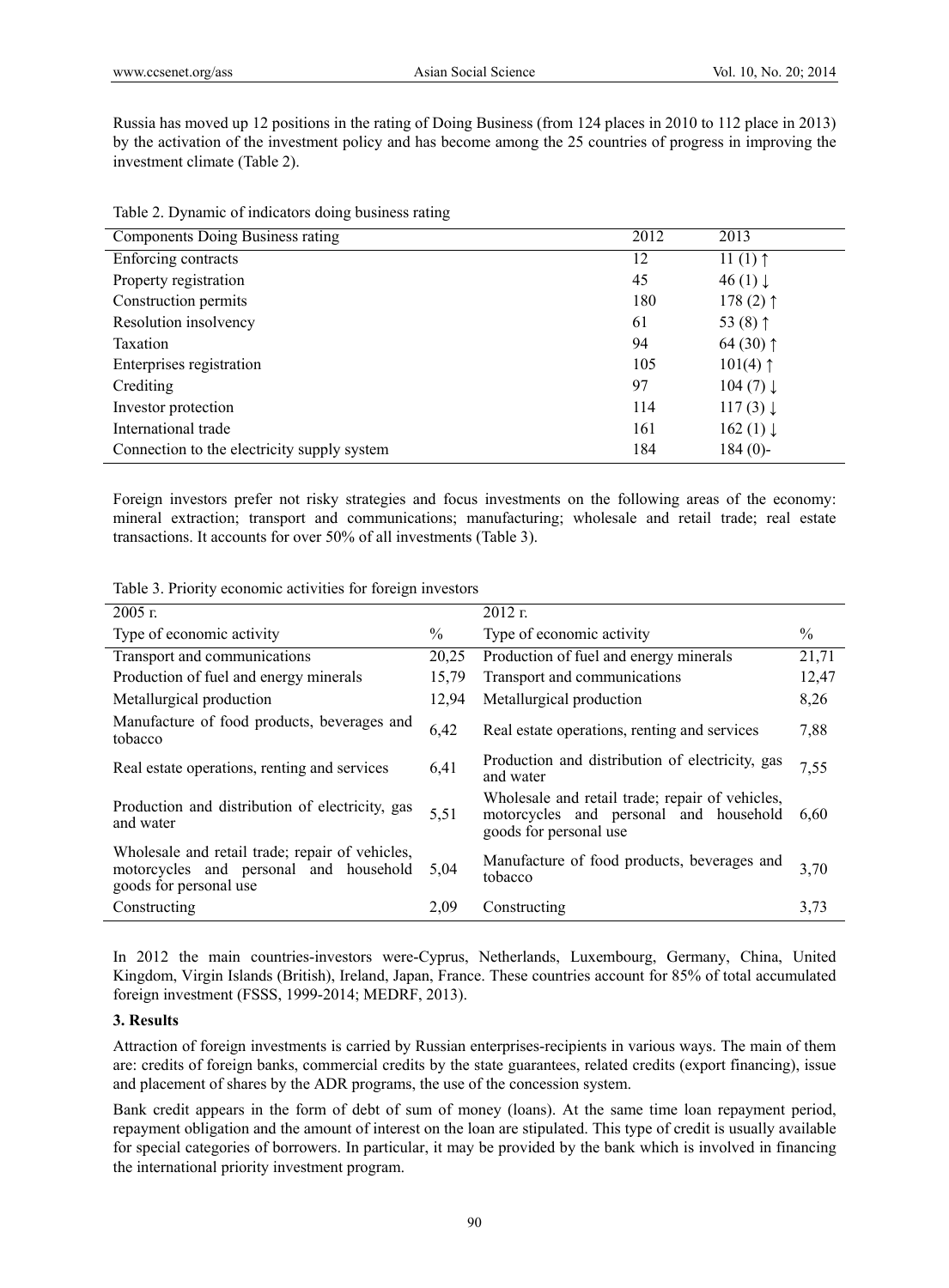Reception of the credit from commercial entity is usually carried with provision of government guarantees. The Government is a guarantor of the company through affiliated organizations (ministries, foundations) and pays the loan in the case of no return.

Export financing (or related credits) is used by enterprises-initiators of investment projects to attract interested in exporting the products of foreign manufacturers of related equipment. Such investment projects can be realized in interstate credit lines (Russian-French, German-Russian "Hermes", etc.) which allow to overcome the mismatch between legal and economic standards of West countries and Russia. According to this scheme, the Russian company picks up the provider of required process equipment in the country, determined according to the requirements of the credit line, and signs a framework agreement with him. The requirements to the Russian side include the provision of the business plan prepared in accordance to international standards, financial guarantee of regional administration, and letters of Russian government. In the scheme is also involved: the foreign bank which finances its manufacturing equipment authorized insurance company which insures the loan, Russian authorized bank which provide the refinancing of the project. Complexities of the application of this method of financing are associated with a relatively high interest rate loan, significant costs for insurance and maintenance of refinancing of the authorized bank, as a result a total interest rate may be 25-30%. In addition, the daunting task (in particular for the distal regions) is to get the letter of the Russian government.

Issue and placement of shares among the foreign investors assume to purchase equity share of enterprise by foreign investor. Selling the part of shares to the investor, thus the company sells part of its property. The investor gets the right to participate in the main direction of the business policy of the company.

In the process of arranging financing through attraction foreign direct investment, there are situations when the placement of primary or additional issue of shares of the company is not possible due to several factors:

- the presence of the jurisdiction of legislative restrictions of direct investor in the country on export the capital;

- the lack of Russian subsidiary of investor, which can be the buyer of shares transferred to strategic investor-the management company;

- the presence of significant risks associated with safekeeping owned direct investor's securities;

- the presence of non-optimal mechanisms of calculating and converting dividends and other distributions for the direct investor from the equity of enterprise.

One of the methods of attracting foreign direct investment for effectively working Russian enterprises is the issue and placement the global depository receipts (GDR) and American Depository Receipts (ADR) on shares of Russian companies among the potential strategic investors. Issue of depositary receipts for issuing the shares of issuer permits foreign investors to gain a controlling stake of the investment object and at the same time minimizes the risks associated with circulation of their securities, which will be regulated by national and also international norms.

A promising mechanism for attracting foreign investments is to use the concession system in the development of compensation agreements, agreements of production sharing, project financing schemes, etc. Effective use of the concession system, which allows an optimal distribution of income and risks between the participants of investment, can significantly increase the flow of investments in the real sector of the Russian economy.

In Russia was made an important step in formation of legislative framework of realization the partnership between the state and private business in the form of concessions after the adoption in July 2005 the Federal Law # 115-FL "On Concession Agreements". The main feature of such agreements is the participation of the state or the authorized state agency with a private company-investor. This form of relations will suit the foreign investors who are afraid to invest in public facilities. One of the positive aspects of the concession areas is that you can terminate the concession contract only through the court and only in the case of breach of the agreement which is clearly defined in the contract between the investor and the state.

It should be noted that the maintenance of a concession contract has to be predetermined by investment policy of the country directed on attraction of investment resources on construction of new and modernization of operating productions which for various reasons aren't invested or invested in insufficient volume by various categories of investors, but are necessary for the balanced development of national economy. Concessions have to provide the main requirements of development of national economy and its regions. We are solidary with M. A. Nemchaninova's opinion that the effective state investment policy and a guarantee of stability will lead to that foreign investments in the form of concessions can become a basis of modernization not only region economy, but also to nominate Russia to a role of the leading importer of direct foreign investments (Kolmykova, 2011).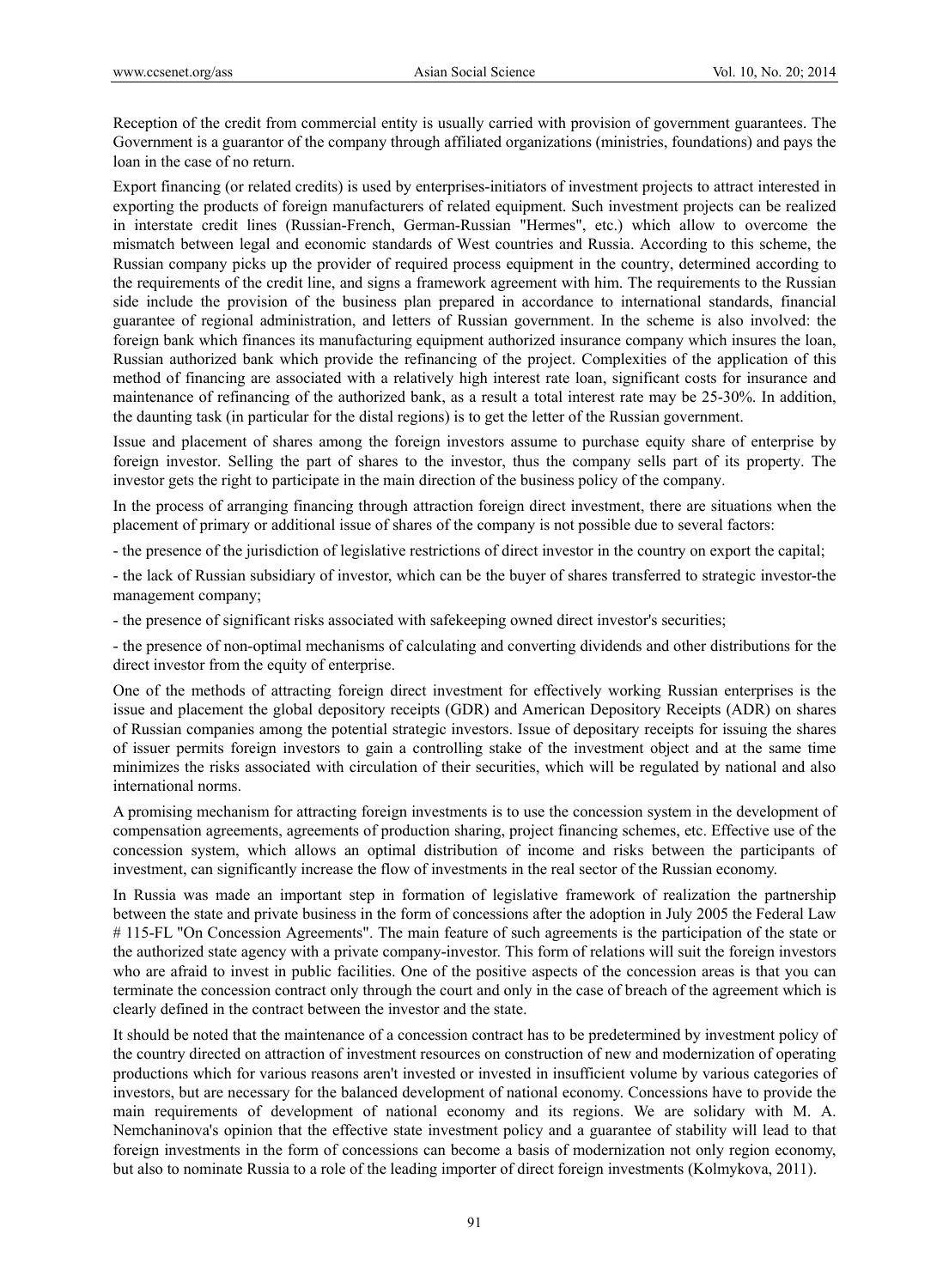The agreement on the section of production is the contract according to which the Russian Federation provides to the subject to business activity (investor) on a paid basis and for a certain term exclusive rights to searches, investigation, production of mineral raw materials on the site of a subsoil specified in the agreement, and on conducting the works connected with it, and the investor undertakes to carry out the conduction the specified works at own expense and on the risk. The agreement defines all necessary conditions connected with using subsoil, including conditions and an order of the section of made production between the agreement parties. The parties of such agreement are: on the one hand-the Russian Federation on behalf of which in the agreement act the Government of the Russian Federation, or the bodies authorized by it, on the other hand-investors-legal entities and created on the basis of the contract on joint activity and not having the status of the legal entity, the associations of the legal entities which are carrying out an investment of own, loan or raised funds in searches, investigation and production of mineral raw materials and being users of a subsoil on the terms of the agreement. The winner of auction is the participant who has offered the highest price for the right of conclusion of agreement. The parties have to provide a condition in the agreement that not less than 70 percent of processing equipment in value terms for mining, their transportation and the processing acquired and (or) used by the investor for performance the work on the agreement, have to be the Russian origin (doesn't extend on use of objects of the main pipeline transport, construction and which acquisition aren't provided by the agreement).

## **4. Discussion**

All reduced forms of attraction of foreign investments have long-term strategic character. They are capable to raise funds of foreign investors on the solution of structural branch problems, to promote acceleration of reduction of a technological gap with the leading industrial countries. Seeing in these forms of cooperation a positive orientation on the solution of strategic tasks on stabilization and lifting of the Russian economy, it is necessary to carry out their choice taking into account the purposes set by investor. Not all forms of attraction of investments can be used at different levels. So at the level of the separate enterprise there is no opportunity to use such forms of attraction of foreign investments as, for example, concession or free economic zone creation. Thus, various forms can be used for attraction of the foreign capital; however the main is creation of the enterprises in whole or in part belonging to foreign investors.

Essential value for activation of investors including foreign, is the accounting of features of regional investment policy. In particular Y. I. Treshchevsky and V. M. Kruglyakova have pointed to this circumstance.

So, Russia takes the 60th place among 187 studied countries in a rating of country investment risks appropriated by the Euro money magazine in 2012.

It was noted that in recent years Russia had lost notable number of real foreign investors who wished to make investments in the Russian enterprises, but were compelled to refuse it (Kolmykova, 2011). The reasons for failure are:

- high costs and, as a consequence, the lack of competitiveness of production in Russia;
- difficult methods of registering of investments in Russian companies;
- obstinacy of the Russian partners, and also their inadequate assessment of a contribution of the Russian side;
- strong difference between words and affairs of the Russian heads and officials;
- unavailability of heads of the Russian enterprises to specific actions and cooperation with foreign investors.

#### **5. Conclusion**

The carried-out theoretical and factual analysis of a state and dynamics of foreign investments into Russia showed that the main directions of improvement of management of them are:

1) The simplification of procedures for obtaining building permits

Simplification of construction procedures-the major step to improvement of investment climate which allows reducing date of receipt of the construction license and costs of investors of their passing. Despite a number of the taken measures, the sphere of construction is still characterized by high level of administrative barriers. Government of the Russian Federation has approved the action plan for improving enforcement and licensing and government services in the area of urban development activity. Part of the measures already implemented.

#### 2) Improving customs administration

The quality of customs administration directly influences on the assessment of the business environment. It is necessary to create the transparent system and to establish clear in understanding and simple for application not corruption standard instructions, to reduce of powers of customs authorities regarding actions at own discretion,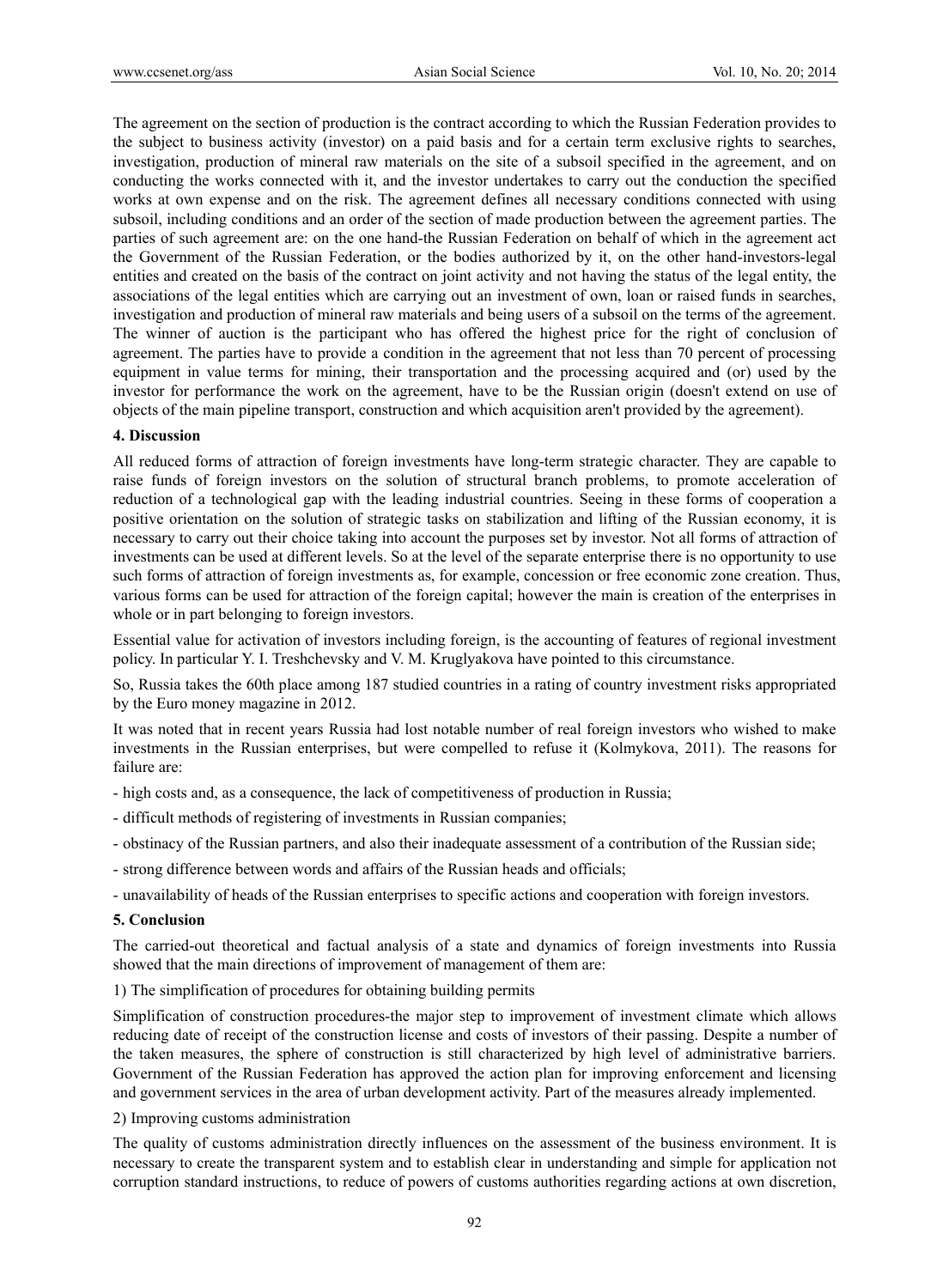especially in cases when such decisions can lead to a tightening of terms of passing of customs registration. Since July 1, 2010 the Customs code of the Customs union took effect which has consolidated the main norms of customs administration. In development of the Customs code in November, 2010 was adopted the law "On Customs Regulation in the Russian Federation" where the list of documents which can be requested by customs authorities for export and import was legislatively fixed; the term of release of non-oil goods was reduced from 20 to 4 o'clock, the number of necessary documents is reduced from 14 to 7; import and export of scientific commercial samples was simplified; the fixed cost (5000 rubles) was set for goods not imposed by import taxes, regardless of their cost, etc. is established.

The following steps in this direction are: development and acceptance the system of indicators of an assessment of efficiency of customs authorities, establishment of uniformity of the legislation of member countries of the Customs union and transparency of customs administration, and also creation of equal conditions of business for managing subjects and increase of positive perception of integration processes.

3) Increase of availability of energy infrastructure.

Infrastructure restrictions-one of the most essential negative factors influencing on investment climate in the country. Thus, in 2008 the cost of grid connection to the Moscow electricity grid was about 100 000 rubles for 1 kW of the attached power. This price was very high for the majority of consumers (citizens and subjects of small business), and was the highest in the world for services of this sort. For the purpose of situation improvement since 2009 a number of the actions was realized which had led to tariff decrease for technological accession to electric grids for consumers to 15 kW from 7 thousand rubles to 550 rubles; the number of accessions to electric grids increased in 2011 compared to 2008 from 87 thousand to 168 thousand.

4) The development of business environment in the regions

Interest of the regional authorities is necessary in attracting investors as in the conditions of the competition for limited investment resource it is the instrument of creation new workplaces and the expansion of profitable base of regional and local budgets, and finally the improvement the quality of life. The agency of strategic initiatives has developed the standard of regional policy for development business environment providing uniform rules of supporting the business in subjects of the Russian Federation: the adoption of investment strategy and region memorandum; the adoption the regional law on protection the rights and mechanisms of support of investors; the adoption the regional law of assessment of regulating influence; creation of council for improvement of investment climate; creation the structure of attraction investments (regional corporation of development); creation of training centers, qualification confirmations; continuous information maintenance of investment policy of the region. The World Bank conducts research by request of the Ministry of Economic Development of the Russian Federation in 30 subjects of the Russian Federation by a technique Doing Business directed on an assessment of ease of conducting business activity. The results of this work will allow the regional authorities to reveal problem sites of investment climate, and also to develop and realize actions for their elimination, taking into account the international experience.

5) Optimization of migratory procedures

Migratory rules were one of the main demotivating factors in attraction foreign experts that provided to the deficiency of competences of high-tech and other industries where there was a need for professionals with specialized experience. The definition of this category of foreign specialists was provided to the migratory legislation to stimulate the attraction in national economy high qualified foreign specialists and to them was provided: the reduction of terms of obtaining work permits and visas from 1 year to 20 days, the increase of maximum periods of validity of visas and work permits from 1 year to 3 years with the opportunity of extension; cancellation of quotas, permits for employers for attracting foreign worker and coordination with employment agencies; the status of the resident and payment of personal income tax rate of 13 % (instead of 30%) from the first work day under the contract; the possibility of receiving residence permit in the simplified order, etc.

6) Tax stimulation

Tax policy should be aimed at creating conditions for maintaining sustained economic growth and for modernization Russian economy through implementation of stimulus measures directed on development the new industries, upgrading the existing, the increase of innovative activity and investment in human capital. The main measures were taken in:

- elimination of administrative barriers, creation favorable conditions for execution by the taxpayer of the duties and changes are made to the legislation-rules of control of the transfer prices are changed for prevention of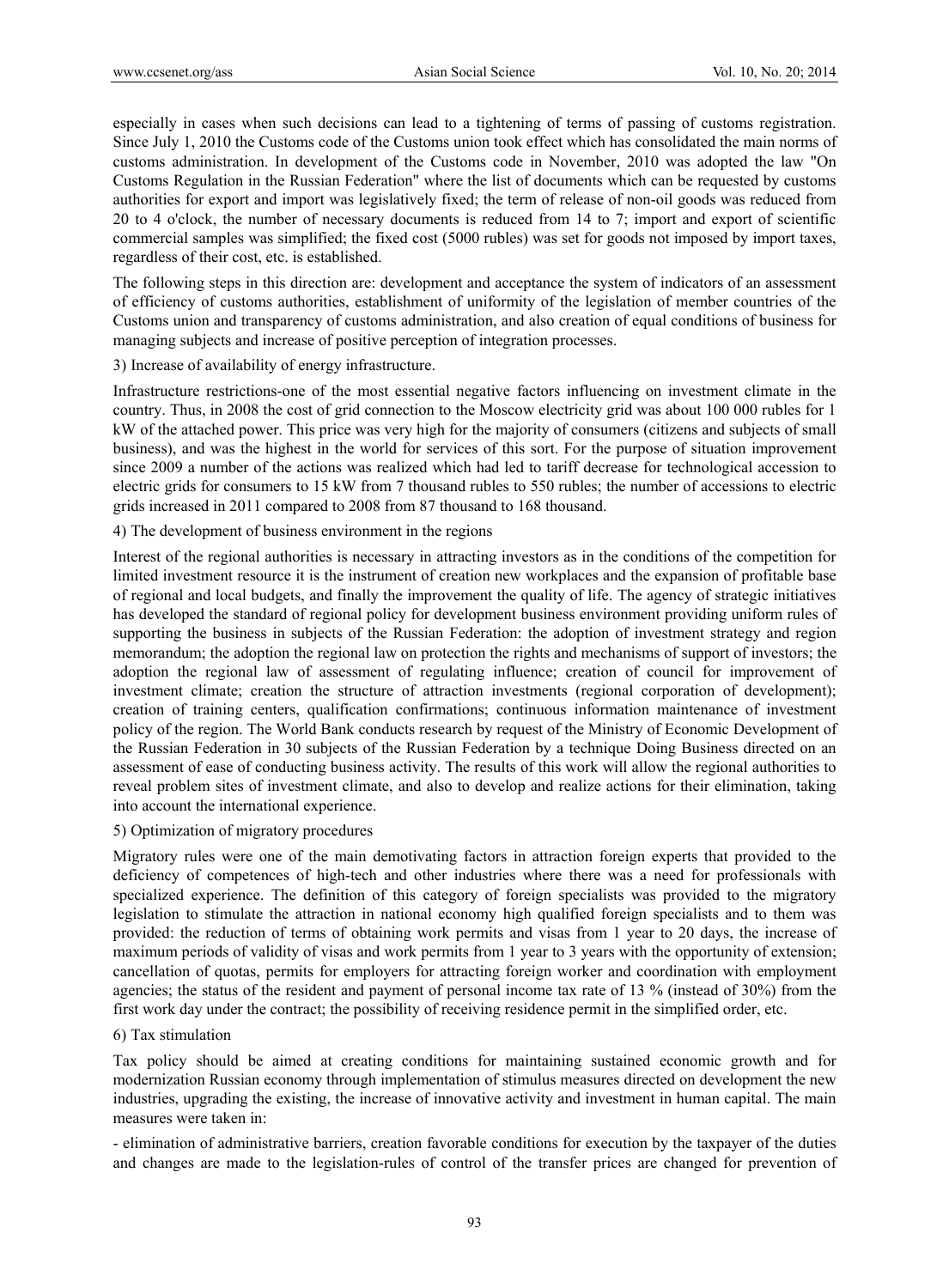outflow of the capital; the additional bases are entered for granting a delay (payment by installments) on payment of federal taxes;

- support the investments in researches and modernization industries is exempt from property tax efficient equipment for 3 years from the date of commissioning; provides the possibility of canceling the tax accounting of the value of intangible assets of innovation orientation during two years;

- support for the small and medium business is increased the limit income of taxpayer restricted his right to use the simplified taxation system from 20 million rubles to 60 million rubles; cumulative rate of compulsory insurance premiums for small businesses has been reduced from 26 to 20%;

- stimulations of investments into the human capital is authorized to recognize expenses on training concerning persons with whom the employment contract will be signed after training; it is temporarily authorized to refer on expenses compensation to workers of expenses for payment of percent on loans (credits) for acquisition or housing construction;

- stimulation innovative activity and support of companies with prevailing application of intellectual work are temporarily established the lowered rates of insurance premiums for a number of taxpayers (IT, residents of TVZ OEZ, the small innovative companies, the simplified tax system in the production sphere, engineering); the preferential tax mode is established for residents of the innovative center "Skolkovo" for 10 years;

- stimulation of venture investment are exempted from a profit tax of the organizations income from implementation of the securities which aren't traded on the organized market, and also outstanding shares of the hi-tech companies, on condition of holding period not less than 5 years;

- maintenance of socially important sectors and improve of taxation of separate categories of taxpayers, industries and types of production set at 0% for income tax for organizations in the field of education and health; expanded "geographical" list of oil fields, which operates a zero tax rate of mineral extraction tax; indexed excise rates, significantly increased rates on alcohol and tobacco products;

- improvement of depreciation policy opportunity to charge depreciation by a method of the decreasing rest on the integrated depreciation groups that allowed to write off for expenses the most part of expenses for acquisition of fixed assets in an initial stage of their operation is entered

- improvement of depreciation policy introduced, the possibility of charge depreciation the declining balance method is entered of depreciation groups that allowed expensed most of the cost of acquisition of fixed assets in the initial period of their operation; increased size of the "depreciation premium" up to 30% of the original value of fixed assets relating to the active part of production funds; the terms of useful services are reduced of fixed assets; the opportunity to apply to the main norm of depreciation is given of the fixed assets having high power efficiency, and also the fixed assets used for carrying out researches, the raising coefficient.

The questions related with taxation of financial tools and investors' activity and professional participants of the securities market within the creation International Financial Center in Russian Federation need to be addressed. It is necessary to change the tax burden on the resource industries in order to develop the industrial potential of the country and to increase the investment attractiveness of non-oil sectors of the economy. For stimulation the development of business projects it is necessary to work introduction option for them tax vacation on a profit tax, the property tax of the organizations and a land tax; work out the issue of gradual transition to the complete abolition of corporate property tax in respect of the active (moveable) assets for all taxpayers to stimulate them to invest in modernization of production facilities.

## 7) Development of the corporate legislation

In 2010 was entered into force the amendments to the Federal Law "On the Securities Market", expanding the list of essential facts from 12 to 50 which were subject to mandatory disclosure by issuers of securities. The bill was passed that authorizing the minority shareholders had access to the documents of controlling companies and establishing the procedure for "proactive audits."

It is important to establish the minimum requirements and standards of participation of business community in discussion the questions of state regulation of economic and investment activity, and also to specify the scopes of procedure of an assessment of regulating influence.

### 8) Decrease of administrative barriers

Numerous ratings and expert surveys of members the business community show that today administrative barriers are the main issue in the development of entrepreneurship, in the development of new businesses and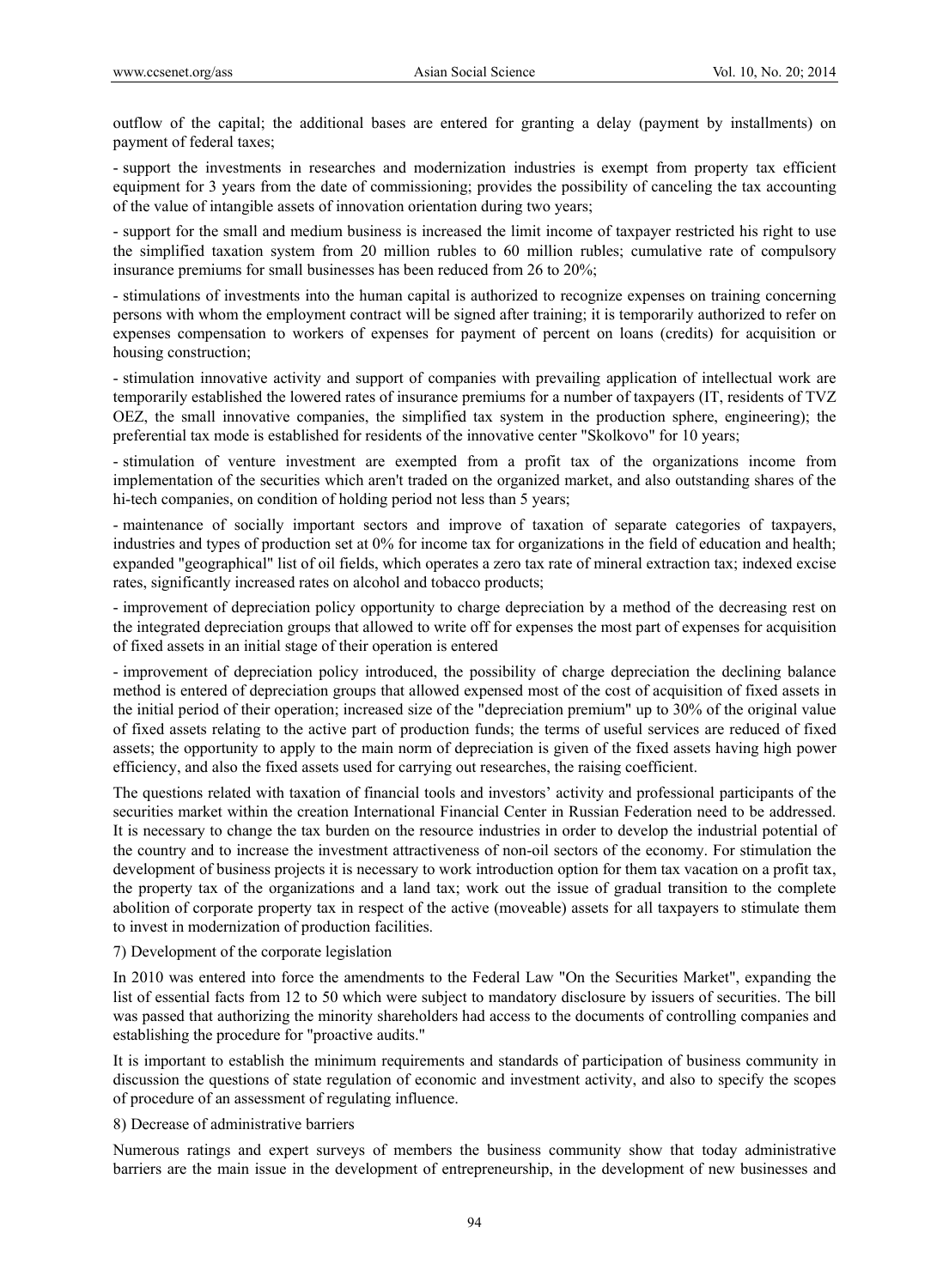finally in the formation of modern innovation economy in Russia. Excessive administrative barriers lead to the corruption of officials.

Since 2009, 69 types of business were transferred from permissive to notifying order. There was entered the possibility of submission of the notice in electronic form; the quantity of licensed kinds of activity was reduced from 89 to 49; the ban was introduced on carrying out planned inspections more often than one time in 3 years is imposed. As a result, the number of inspections of businesses decreased by 25%. Audits of small and medium-sized enterprises are possible by controlling bodies and agreement with prosecutors. The term of inspections were limited. The Federal Service of accreditation was formed, which tasked with the formation of a unified national system of accreditation and monitoring the activities of accredited persons.

Next steps: reduction of excessive administrative procedures and actions, decrease of the number of required documents and optimize the interaction with the applicant, the elimination of limited period of validity of permissions, transition from licensing of some fields of activity to a notifying order of their implementation.

9) Development of criteria for assessing the effectiveness of heads of federal executive bodies to improve the investment climate

In Russian Ministry of Economic Development with the participation of business associations and experts of the World Bank were selected directions to develop a system of quantitative target indicators, including connection to the electricity grid, simplification of procedures of obtaining the construction license and input of objects in operation, customs administration. For heads of federal executive authorities responsible for improving the business environment were proposed criteria of assessing performance, reflecting the achievement of qualitative and quantitative indicators in terms of improving the investment climate. Currently, these criteria are being discussed with the federal executive authorities and representatives of business communities.

10) Cooperation with international development institutions

In competition for international financial resources Russia strengthened positions in work with some international institutes of development, in particular with the European bank of reconstruction and development. In 2011 was reached the maximum level of financing (of €2,9) the projects of European bank of reconstruction and development in Russia and investments of industry, trade and agriculture firstly exceeded the investments of financial sector; now EBRR projects portfolio in Russia is  $\epsilon$  9,5 billion.

11) Formation of institutions of improvement the investment climate

Among them:

- Russian fund of direct investments made for co-finance foreign investments in modernization the economy. The main priority of this fund is maximization profitability on the capital invested by the fund and co-investors. The fund participants in projects from 50 to 500 million dollars with share of less than 50 %. Capitalization of fund in 2011-\$ 2 billion, in 2012-2016-\$ 8 billion.

- Institute of the federal investment authorized for project support of foreign investors. Functions of the ombudsman perform the Russian Ministry of Economic Development. In the regions the functions of investment ombudsman are entrusted to vice plenipotentiaries of the President of the Russian Federation in the federal districts.

- Agency of Strategic Initiatives, created to promote in overcoming administrative barriers and attracting co-financing for promising commercial, social and infrastructure projects. Agency has developed the Standard of regional policy for development of business environment which is currently introducing in Russian regions. Also as a part of "National entrepreneurial initiative" is carried out the development of road maps on 22 spheres of state regulation which expected to improve the legislation and realization of measures aimed to achieve the results provided in legislative initiatives.

- Agency for ensuring export credits and investments, created to support Russian export and firstly to domestic high technical products (machinery, equipment and transport vehicles, construction and engineering services). The Agency will provide the insurance of 17.6 % of Russian export, and in 2015 it must be 30%.

- The Advisory Council of Foreign Investments in Russia-for attracting foreign investments in Russian economy, and also for creation decisions to improve the investment climate.

Russia needs innovative way of development, becoming the country in the world's leading economies with high level of welfare, developed infrastructure, a substantial share of high-technical sector in the country's GDP.